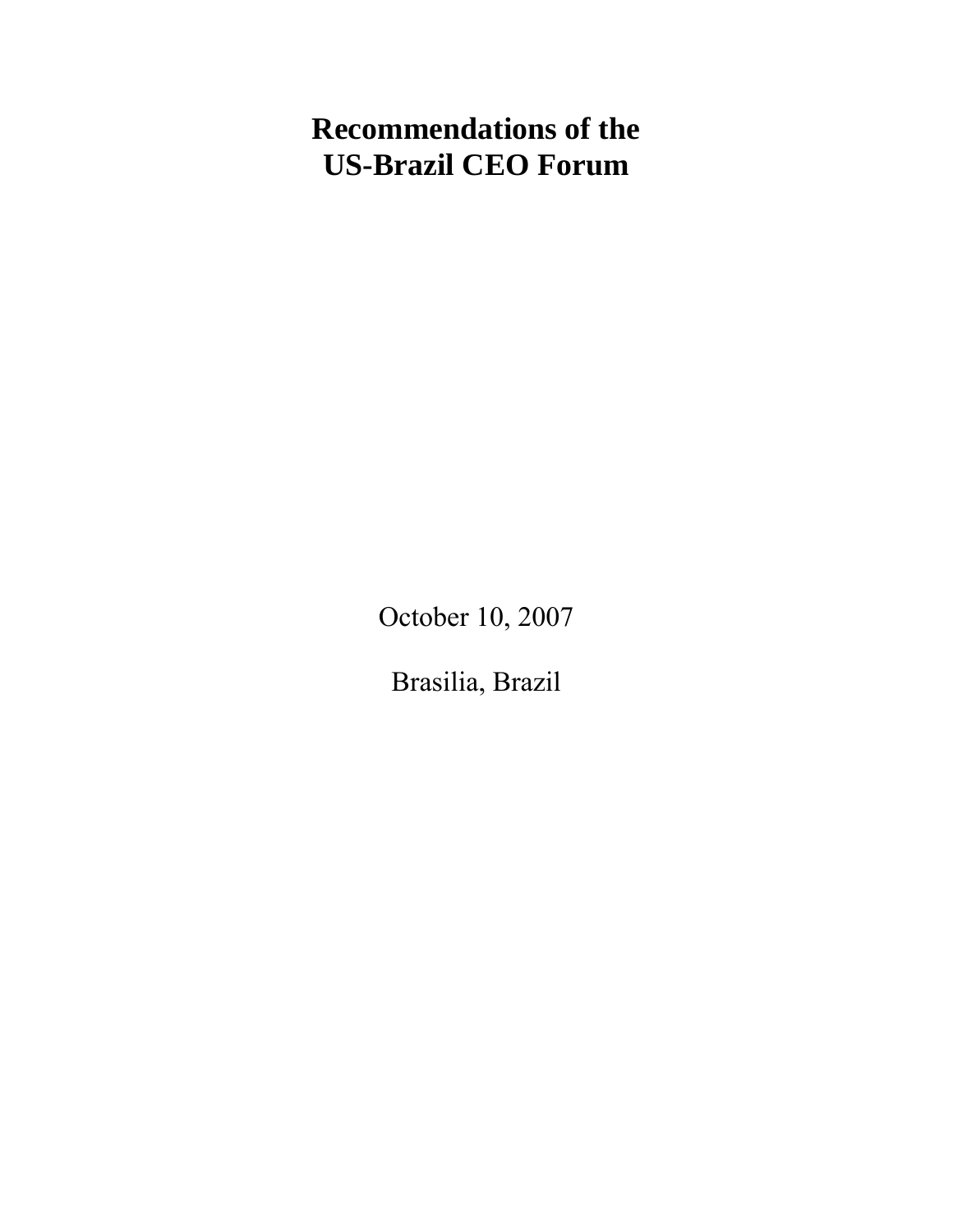# **The Strategic Vision**

# **Competitive Scenario**

In light of the formation of economic alliances in different areas of the globe that constitute powerful competing strengths, we should build upon the strong complementary relationship between the economies of Brazil and the United States ("US"). These complimentary forces are strongly perceived by the CEO Forum members of the two countries. The ability to bring these complimentary forces together to become more effective will certainly result in strengthening the competitiveness of both countries.

# **Integration**

The Brazil-US CEO Forum understands that the two countries should seek the integration of their economies in a very resolute way and with the understanding that the sooner it is achieved the better the benefits for both countries and their partners.

# **Primary Actions**

Understanding that the strategic political and economic integration we propose will not take place immediately, this Forum suggests that the following primary actions should be pursued, without however losing the focus, on the relevance of the main goal which is the competitive integration of our two economies.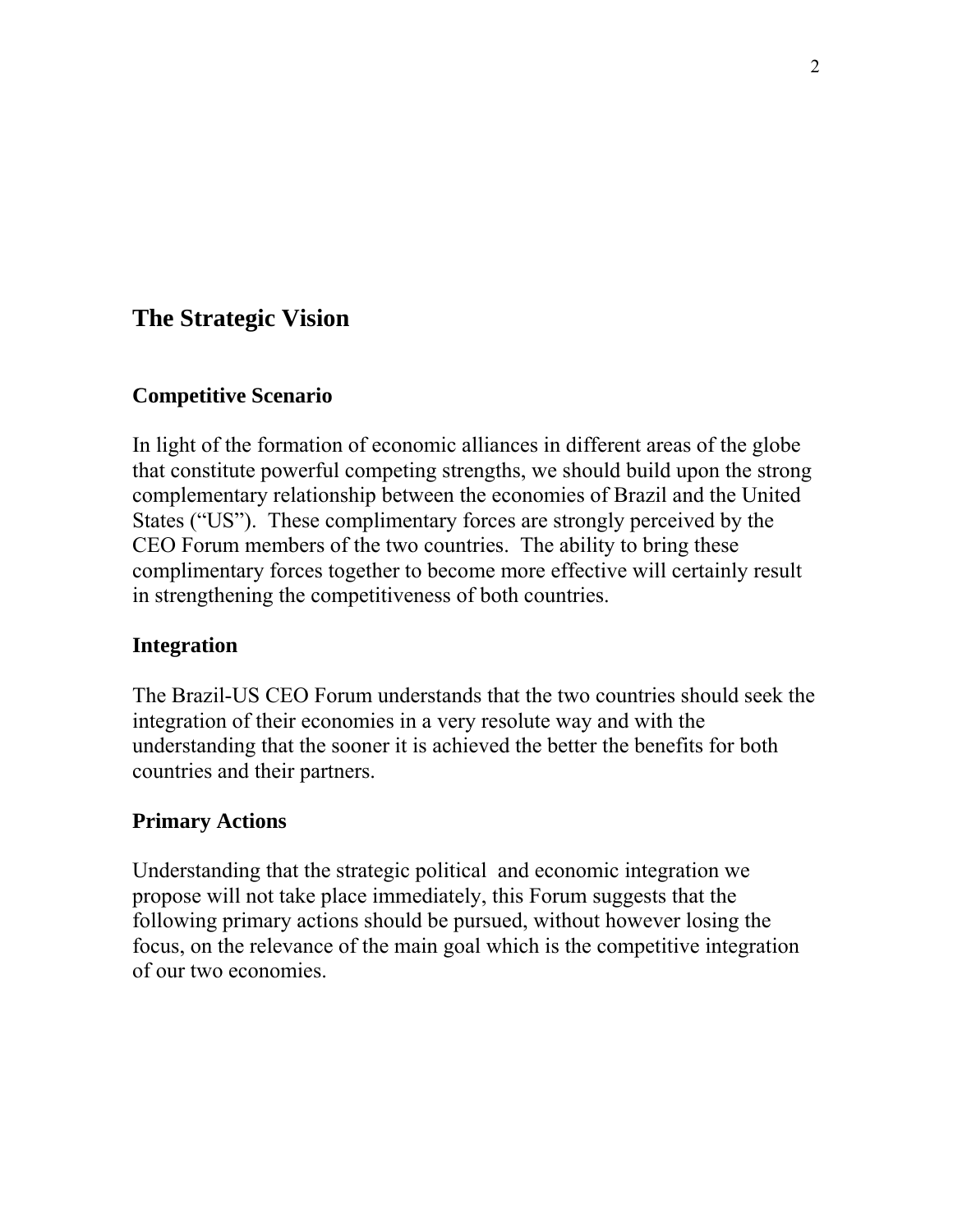### Executive Summary

The CEO Forum made recommendations in five major areas: promoting trade, industry and investment as a means toward economic growth; improving competitiveness through innovation and entrepreneurship; partnering in skills development to create solutions in education and workforce development; promoting technology exchanges in key areas; and supporting an enabling environment for the rapid and secure movement of goods.

The CEOs made two recommendations for priority action:

- 1. Bilateral Tax Treaty Double taxation between the countries could restrict investment between the two countries. The CEO's recommended the governments adopt a Tax Treaty to eliminate this barrier.
- 2. Both governments should adopt benchmarking practices, similar to the private sector, to improve their performances with the goal of improving the business climate and increasing the competitiveness of Brazilian and American economies.

The CEOs highlighted a few other areas which they would like to see the governments address in a timely manner:

1. Successful completion of WTO Doha negotiations will provide new opportunities for investment and trade between both countries. The CEO's recommend that both countries make a speedy and successful conclusion to the Doha negotiations a priority but they also recognize that any obstacle in these talks should not limit progress that can be made on other areas of bilateral relations.

2. .The CEOs urge both countries to explore international arbitration mechanisms to address the issue of investment protection.

- 3. The relative tax burden on corporations is high in both the US and Brazil. The CEO's recommended both countries explore opportunities to simplify or lower tax rates as a means to spur new investment.
- 4. The visa requirement for travellers between both countries can be a barrier to business and tourism. The CEO's recommend both countries work to speed the visa process with the ultimate goal of elimination of the visa requirement for travellers between the countries.
- 5. Education is a key enabler to the competiveness of both countries. The business community is interested in undertaking projects at universities and other levels to support educational initiatives. The CEO's recommend the governments provide tax deductibility or other financial incentives to the private sector for their investments in education.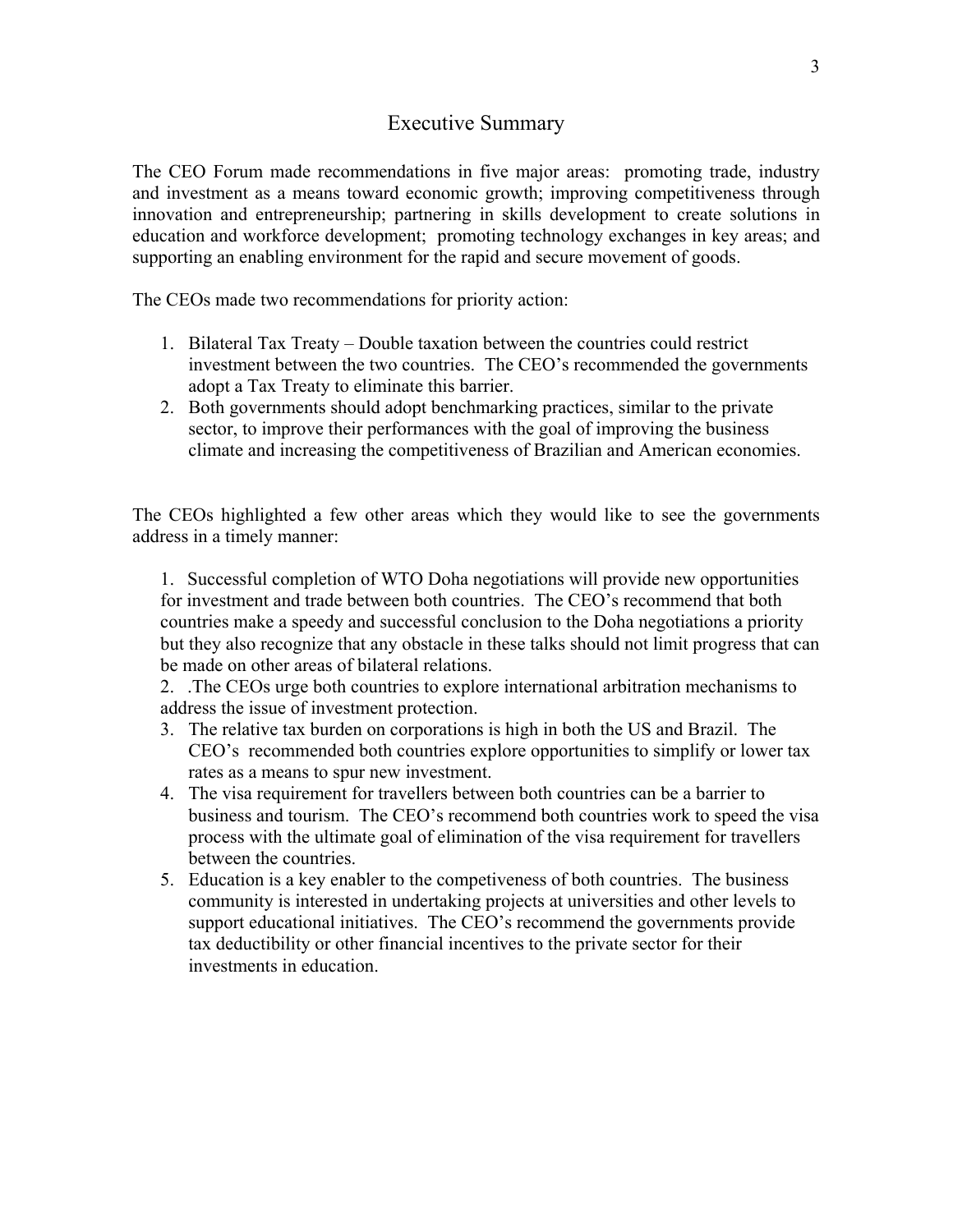**Vision:** To promote trade, industry and investment as a means for economic growth for both Brazil and the United States

**Mission:** To enable the private sector to make recommendations at the highest levels of governments that can be implemented in the near and medium term and that would strengthen the economic and commercial ties between the two countries.

#### **Introduction:**

The US and Brazil have a number of cultural values in common, a high regard for democracy and freedom, ethnic diversity, and are both countries of continental dimensions. They are even practically the same age.

Recognizing these common values, in March 2007, the governments of the US and Brazil announced the establishment of the US-Brazil CEO Forum. In a joint statement from Camp David, Presidents Luiz Inácio Lula da Silva and George W. Bush "resolved to continue deepening the strategic dialogue between Brazil and the United States, as reflected in the determination to increase bilateral cooperation based on the shared values of democracy, human rights, cultural diversity, trade liberalization, multilateralism, environmental protection, defense of international peace and security, and promotion of development with social justice." During their meeting at Camp David in March, President Bush and President Lula noted the formation of the group designed to directly engage business leaders in the two countries to discuss economic and trade-related topics. The governments charged the Forum with developing a road map for increased partnership between the governments and the private sector and for removing impediments to the economic relationship between our two countries.

The CEO's agree that our economies are exceptionally complementary and the existing opportunities, if explored thoroughly, will raise our relationship to new heights, thereby fulfilling a destiny bequeathed even by our geographical proximity. The Forum is a unique opportunity to bring together business leaders from both countries to discuss ways to improve the climate for business in the US and Brazil. The group is focused on creating an enabling environment and in other areas removing barriers that impede business today.

Brazilian private enterprise has a natural interest in the scale of the US market. Private enterprise in the US also has a focus on the dimensions and potential of the Brazilian market. In addition, the increased scale of global competition requires creation of more linkages, partnerships and synergies between the two countries. The CEO's feel strongly that the governments must adopt policies that recognize the impact of global competition on the trade between the two countries. This combination of factors clearly indicates the need for us to join forces and build a positive agenda leading to a closer relationship, one that overcomes stalemates, which could place impediments in the path to increased integration.

The Forum's aim is to put in place a plan of pragmatic cooperation leading to mutually beneficial short, medium, and long-term benefits. It seeks decisive collaboration to deepen the economic and commercial relationship of our two countries.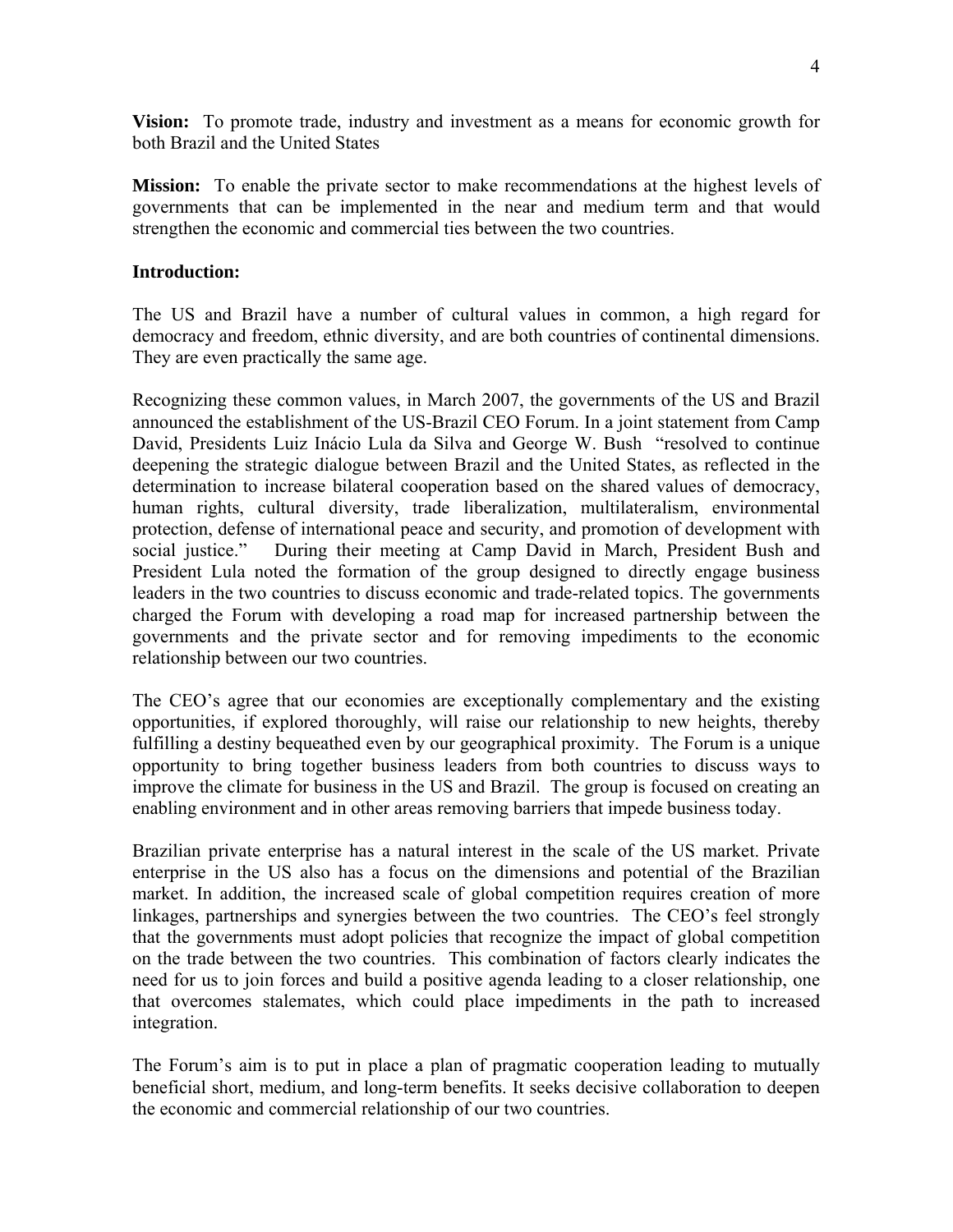The Forum believes that it is vital to apply, and periodically disclose, a series of indicators and benchmarks measuring the progress against global best practices and achieved via implementing these recommended initiatives in such a way as to enable the Forum to speedily rectify any potential intrinsic problems. We believe the government should work with the private sector to develop these metrics and the Co-Chairs will meet with the Brazilian and US governments every six weeks to assess progress on the recommendations of the Forum.

#### **Recommendations for Priority Action:**

The CEO Forum identified two recommendations for priority action. We believe focused attention of the two governments on the issue of a bilateral tax treaty will allow private enterprise to speed investment and promote trade within and between our two countries. We also believe the two governments should benchmark best practices which promote trade between countries, and work toward adopting such practices.

#### **Bilateral Tax Treaty**

Brazil and the US have been holding informal tax treaty discussions for many years. However, the two countries have been unable to reach a successful conclusion to those negotiations. The CEO's believe it would be most desirable to reach an agreement eliminating dual taxation between the two countries, by the time of the next CEO Forum meeting. Tax treaties clearly facilitate trade and capital flows between nations. The absence of a bilateral tax treaty significantly impacts the flow of investments between Brazil and the US.

Also, the CEOs recognize the importance of having competitive tax systems with the respective countries. The CEOs acknowledge that both Brazil and the US have a very high tax burden. Both countries should consider opportunities to reduce the tax burden and to promote the simplification of their current tax structure and should undertake an effort to adopt best practices on tax policies that encourage investment, innovation and competition.

#### **Benchmarking**

The group also feels strongly that both governments should adopt benchmarking practices, similar to the private sector, to improve their performances with the goal of improving the business climate and increasing the competitiveness of Brazilian and American economies, benefiting their respective companies in the global marketplace. Benchmarking would allow the members of the CEO Forum, and the private sector generally, to assess the progress of the governments towards these goals.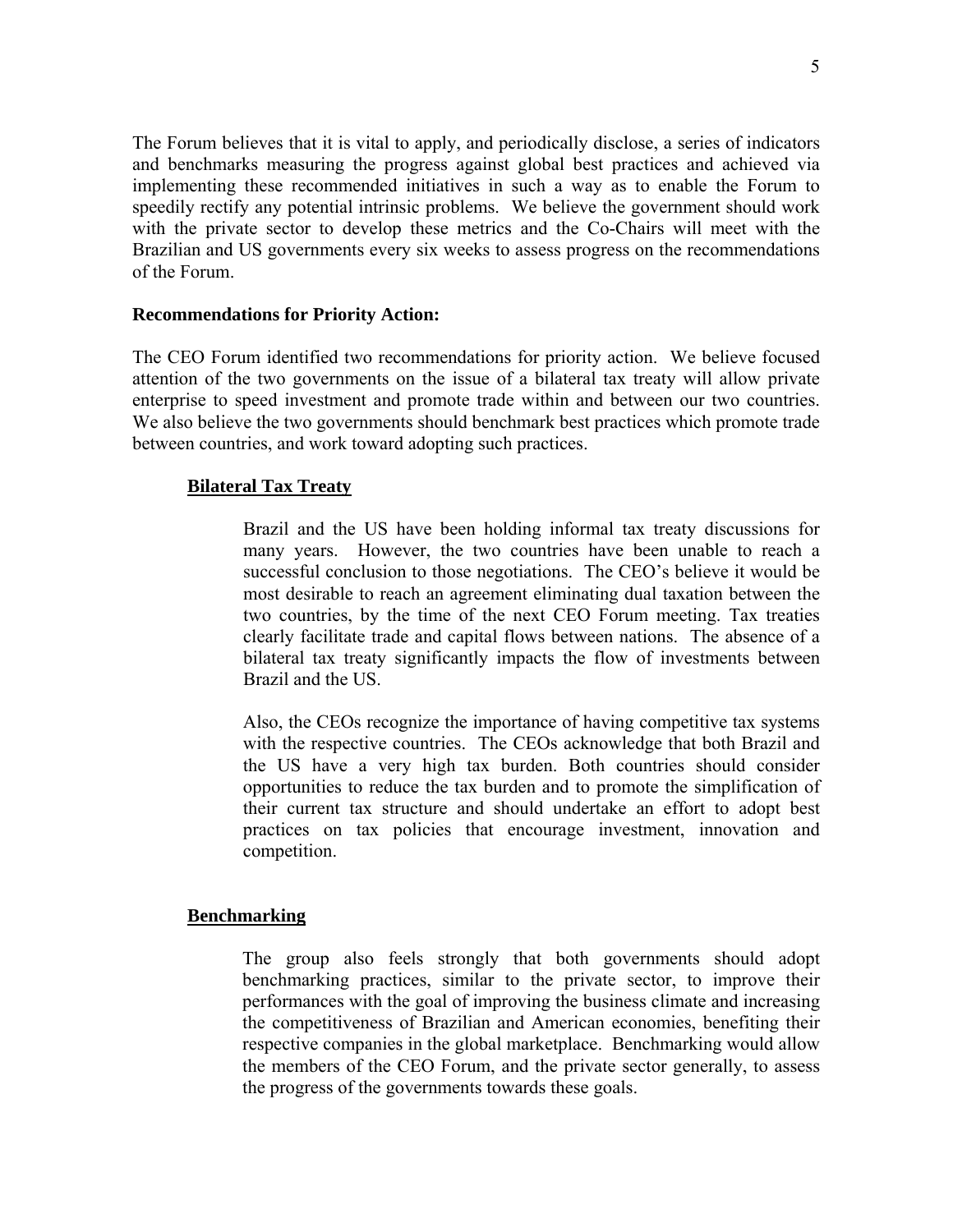#### **Ongoing Recommendations**

*The Forum was established to facilitate the exchange of information and encourage dialogue between our two countries on the manner in which the Governments of Brazil and the US could:* 

- A. Promote trade, industry and investment as a means toward economic growth:
	- a. The CEO's collectively agree that a successful conclusion of the Doha negotiations will spur investment within and between our two countries. The CEOs encourage both governments to redouble their efforts to reduce the remaining differences.
	- b. The CEOs also acknowledge the existence of commercial and regulatory differences that can become barriers to increased trade and such differences should be resolved swiftly since they are not representative of the potential of bilateral business. Thus, it proposes the creation of a permanent bilateral mixed (government and the private sector) commission, to put forward suggestions rapidly identifying solutions to any commercial variances between the two countries. Whenever feasible, this should include the input of the interested parties themselves.
	- c. The private sector should identify sectors which would be appropriate for sectoral trade agreement consistent with WTO guidelines.
	- d. Both Brazil and the US are democratic countries ruled by law. Notwithstanding, the pace in which judicial services sometimes are provided may raise uncertainties that can become obstacles to fulfilling the potential of foreign investment. The CEOs agree that both sides should start talks to find ways they can cooperate to overcome such obstacles and to provide full protection for investments. They should consider utilization of international arbitration mechanisms to resolve disagreements and as a means to also protect investments.
	- e. There is considerable potential for investments in infrastructure between our two countries and the Forum could very effectively disclose investment opportunities both in Brazil and in the US. For this, the Forum would avail itself of standard models for evaluating and presenting these opportunities and respective regulations. Both government and the private sector should act together to create a consistent flow of physical infrastructure and logistic projects, viable to private companies, focusing in the implementation management of such projects. The Forum is also confident that the establishment of policies and credit lines in institutions such as the World Bank, BID, *BNDES*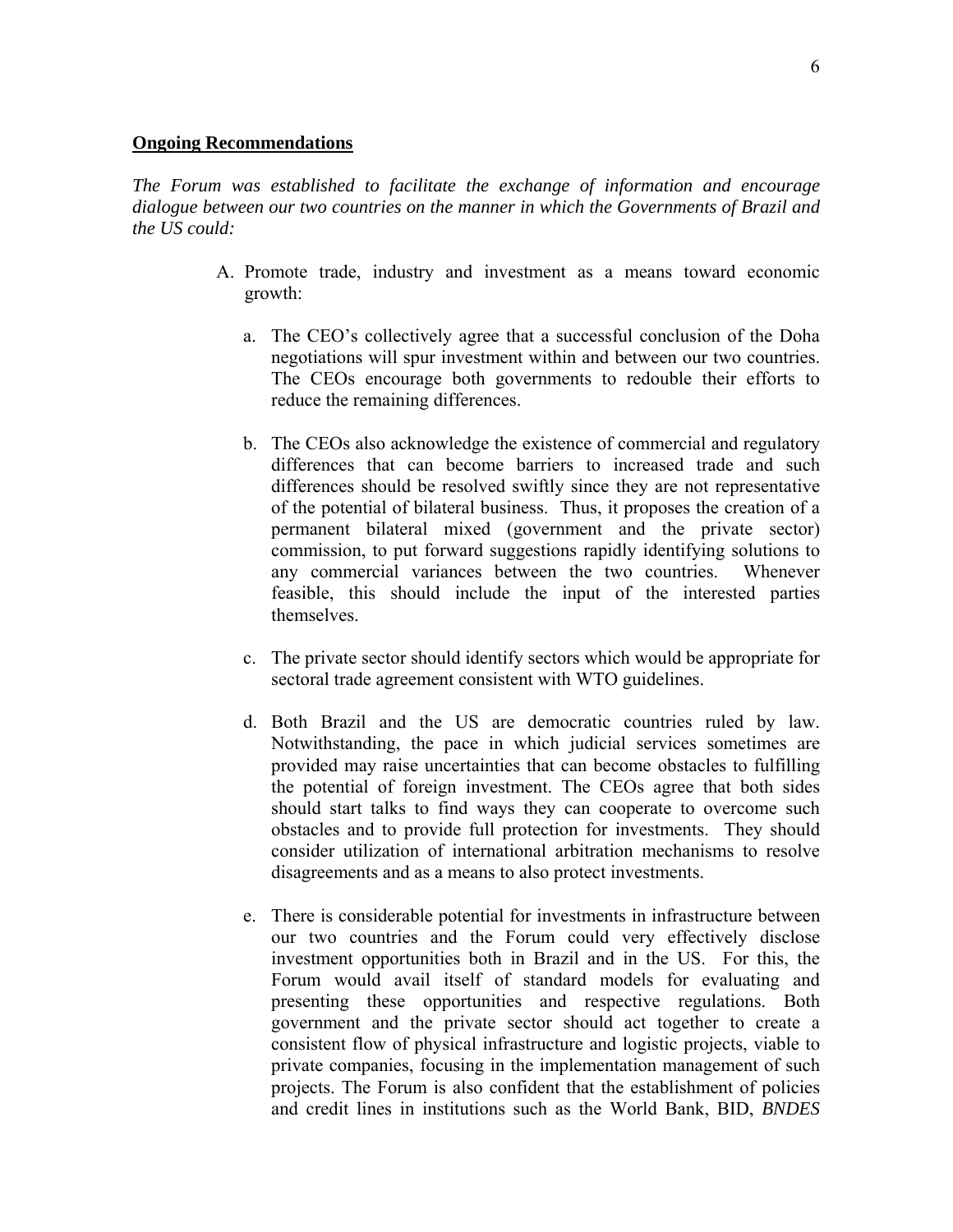(National Economic and Social Development Bank), EXIMBANK, and others would support long term investment funds, inclusive structuring warranties mechanisms, for infrastructure work that would further cement this hemispheric integration.

- f. The US and Brazil should continue their joint efforts to, together, expand the markets in which both countries have great interest such as, for example, renewable fuels, and biofuels.
- *B.* Improve competitiveness through innovation and entrepreneurship*:* 
	- a. Since technology is paramount for ensuring future competitiveness, we urge the governments to increase support for universal access to contemporary IT technologies in educational institutions, and fulfill the promise to make available, and adequately financed, inexpensive computers, and access thereto for low income families.
	- b. Businesses today rely on a global IT network to operate critical communications, manufacturing and other functions, connecting businesses to their customers, suppliers and other locations. The lack of a robust IT infrastructure across the country can be a limiting factor to new investment, especially in more remote areas. The Forum encourages adoption of appropriate regulations, policies and information sharing that would lead to new investment in IT infrastructure and encourage adoption of innovative connectivity technology to improve communication and connectivity.
	- c. Promote contact between both countries' Venture Capital Funds and ensure they always receive timely information on investment opportunities in Brazilian innovative technology companies. Also, seek the simplification and equalization of regulatory standards from both SEC and CVM for this group of companies in a way to allow that an application accepted by SEC be automatically accepted by CVM and vice versa.
- *C.* Partner in skills development to create solutions in education and workforce development*:* 
	- a. Digital inclusion should be a priority. Businesses today require workers that have familiarity and skills with all forms of technology. A better educated and technologically conversant populace will lead to a more skilled workforce, with better employability, which is a key enabler to business investment. The Forum believes the IT skills of Brazilian students and workers will be increased by improving access to the internet, at all levels of education, with the goal of connecting most schools by 2010.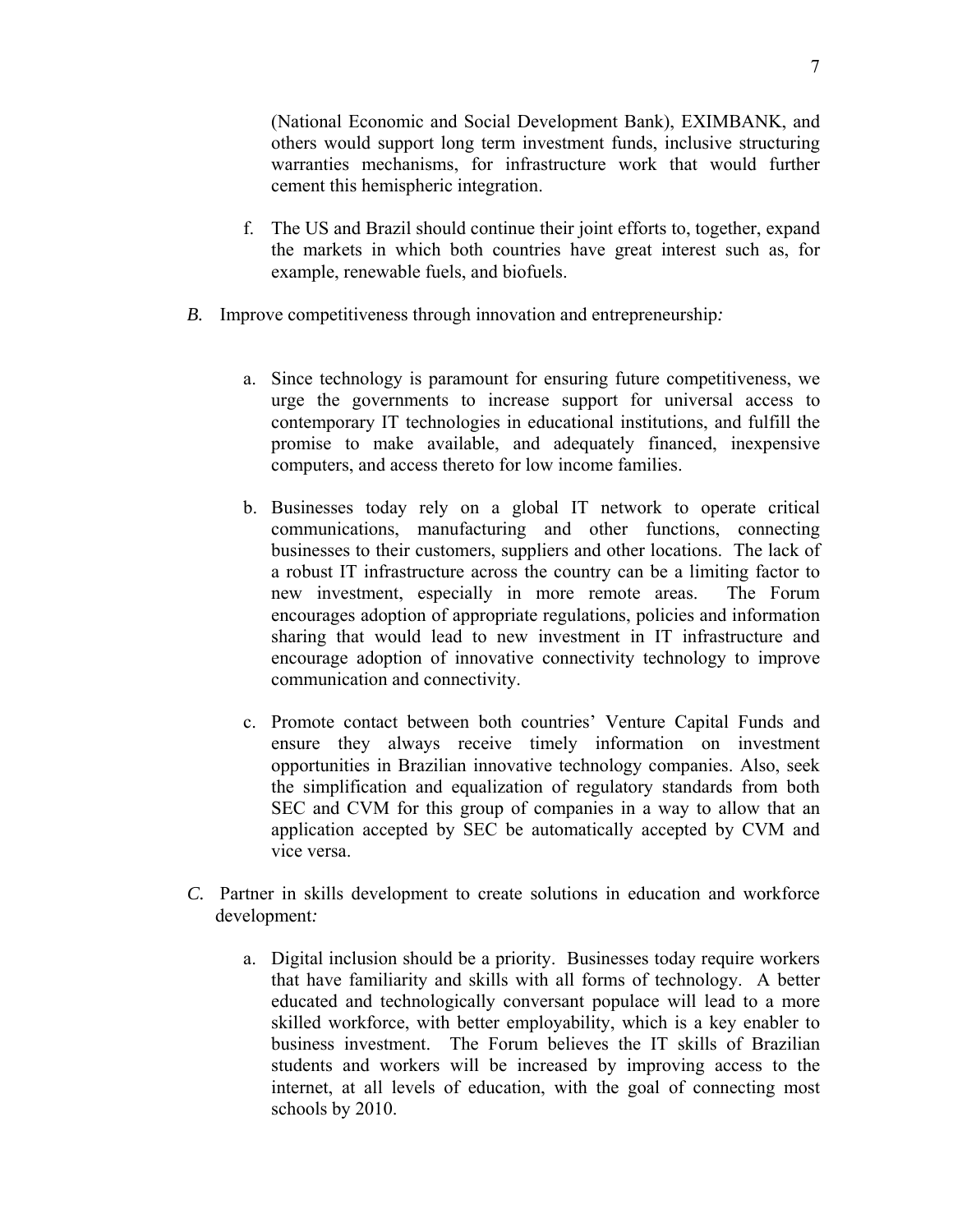- b. The governments should focus on education, training and workforce development enablement. Strongly promote English language lessons in Brazilian schools and universities. Expand and encourage exchange programs between the two countries by expanding the existing support for Brazilian study centers in a number of US universities and also strive for the creation of US studies in Brazilian universities and increase the availability of grants and sponsorship of student interchanges. Collaborate to increase the number of graduates in higher education trained in technology and administration.
- c. The countries should adopt policies to provide tax deductibility or financial incentives for investments by the private sector in education. Education is a social responsibility of both the governments and the private sector. The private sector should reference, coordinate and promote the various U.S. and Brazilian companies social responsibility initiatives in this area.
- D. Promote technology exchanges in key areas:

.

- a. Promote interchange and interaction between US and Brazilian researchers through dual nationality research and development centers which focus in the area of biofuel research (including cellulosic and genetic modification) and development in order to improve the availability and efficiency of production of ethanol and other biofuels to help reduce the dependence of the world on petroleum and encourage sustainable growth.
- b. Expedite the creation of dual nationality research and development centers in pharmaceutical products (particularly those relating to tropical and Third World diseases), biotechnology, nanotechnology, and preservation of the environment, including projects of energy sources diversification, with emphasis on the adoption of renewables.
- c. Robust enforcement of intellectual property rights gives businesses the confidence they need to invest in the development of new technologies. Concerns over the protection of intellectual property ownership rights slows the exchange of technology. The Forum encourages the countries to renew their commitment to enforce the intellectual property rights of foreign companies operating within their borders.
- *E.* Support an enabling environment for the rapid and secure movement of goods*:* 
	- a. Travel between the two countries has become more cumbersome in recent years and has become a barrier to trade and tourism between the countries. The CEO's propose that the US work diligently and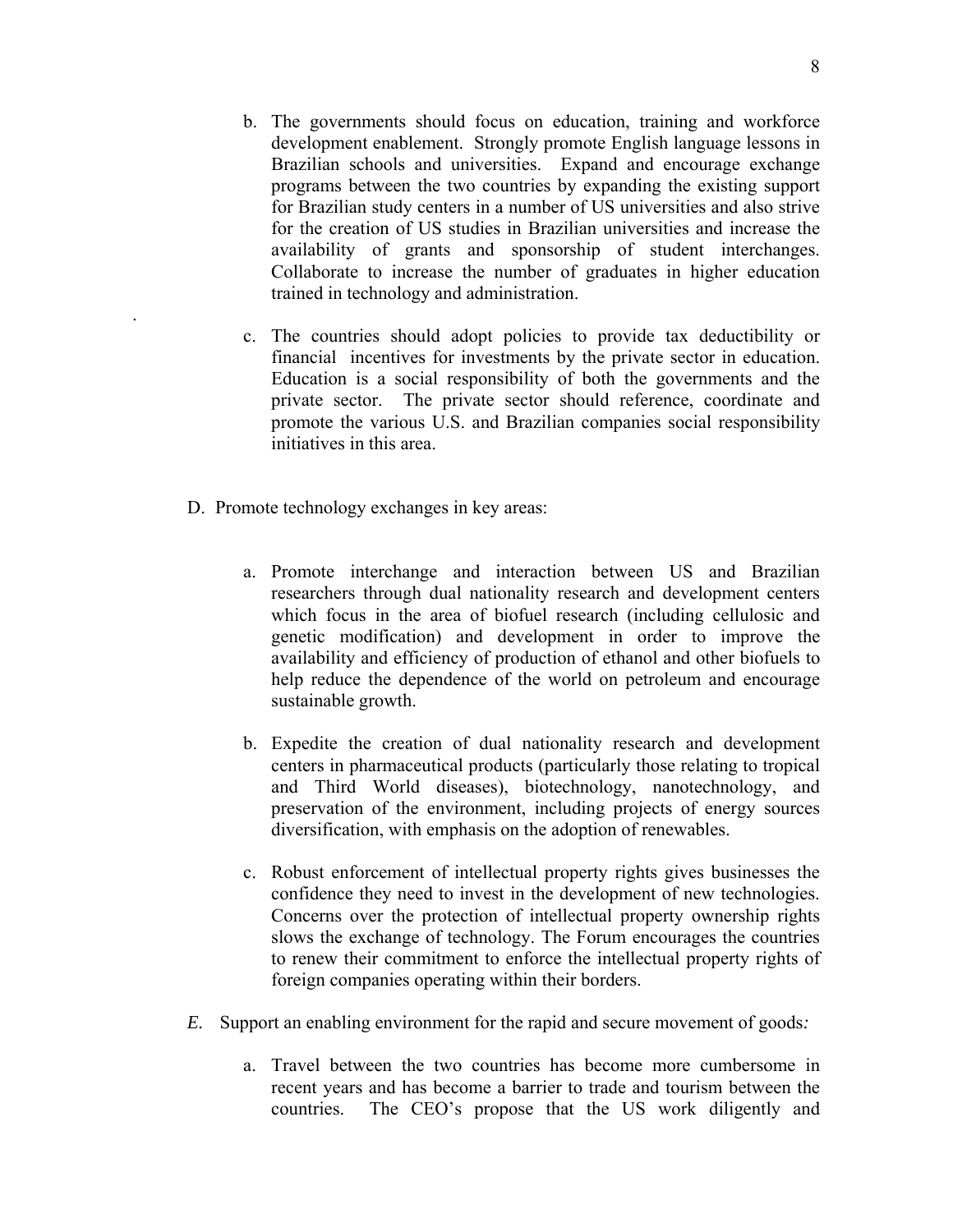expeditiously to speed the visa process in the short term and both countries should eliminate the visa requirement between the two countries.

- b. Enhance physical and technological infrastructure at the ports and other points of importation and/or exportation. Also promote investment to improve infrastructure in sectors such as energy and transportation.
- c. The ability to move goods in and around both countries is critical to the smooth operation of industry. The Forum encourages the two countries to work together to debureaucratize and simplify customs procedures, as well as, equalization of both commodity description and coding system and system of weights and measures.
- d. Grant the more active bilateral commerce companies with an unblemished integrity record, express channels for processing their commercial documents and the flow of the respective customs clearance procedures.
- e. Increase the offer of commercial flights between the two countries by multiplying the options of cities served.